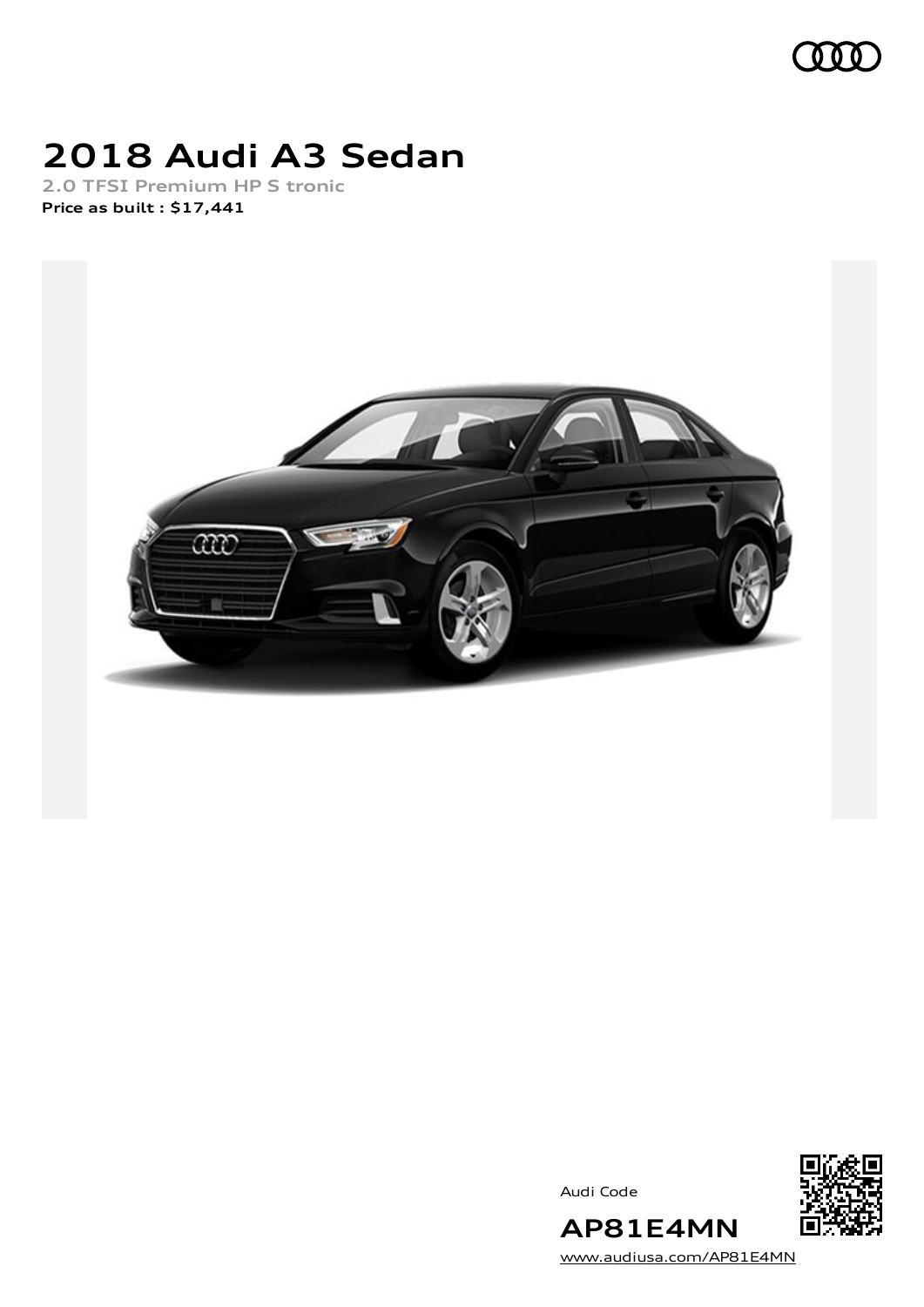### **Summary**

**Audi 2018 Audi A3 Sedan** 2.0 TFSI Premium HP S tronic

**Price as buil[t](#page-10-0)** \$17,441

#### **Exterior colour**

Brilliant Black

#### **Interior colour**

| Seats     | Black |
|-----------|-------|
| Dashboard | Black |
| Carpet    | Black |
| Headliner | Black |



### **Further Information**

| <b>Technical Specifications</b> |                                               |  |
|---------------------------------|-----------------------------------------------|--|
| Engine type                     | Four-cylinder                                 |  |
| stroke                          | Displacement/Bore and 1,984/82.5 x 92.8 cc/mm |  |
| Torque                          | 221 @ 1,600 - 4,300 lb-ft@rpm                 |  |
| Top track speed                 | 130 mph mph $1$                               |  |
| Acceleration (0 - 60<br>mph)    | 6.6 seconds seconds                           |  |
| Recommended fuel                | Premium                                       |  |

| Warranty        |              |
|-----------------|--------------|
|                 | N٥           |
| Mileage         | 30,075 miles |
| Type of vehicle | Used car     |

#### **Audi Code** AP81E4MN

**Your configuration on www.audiusa.com** [www.audiusa.com/AP81E4MN](https://www.audiusa.com/AP81E4MN)

**Commission number** 85c021080a0e09af0e67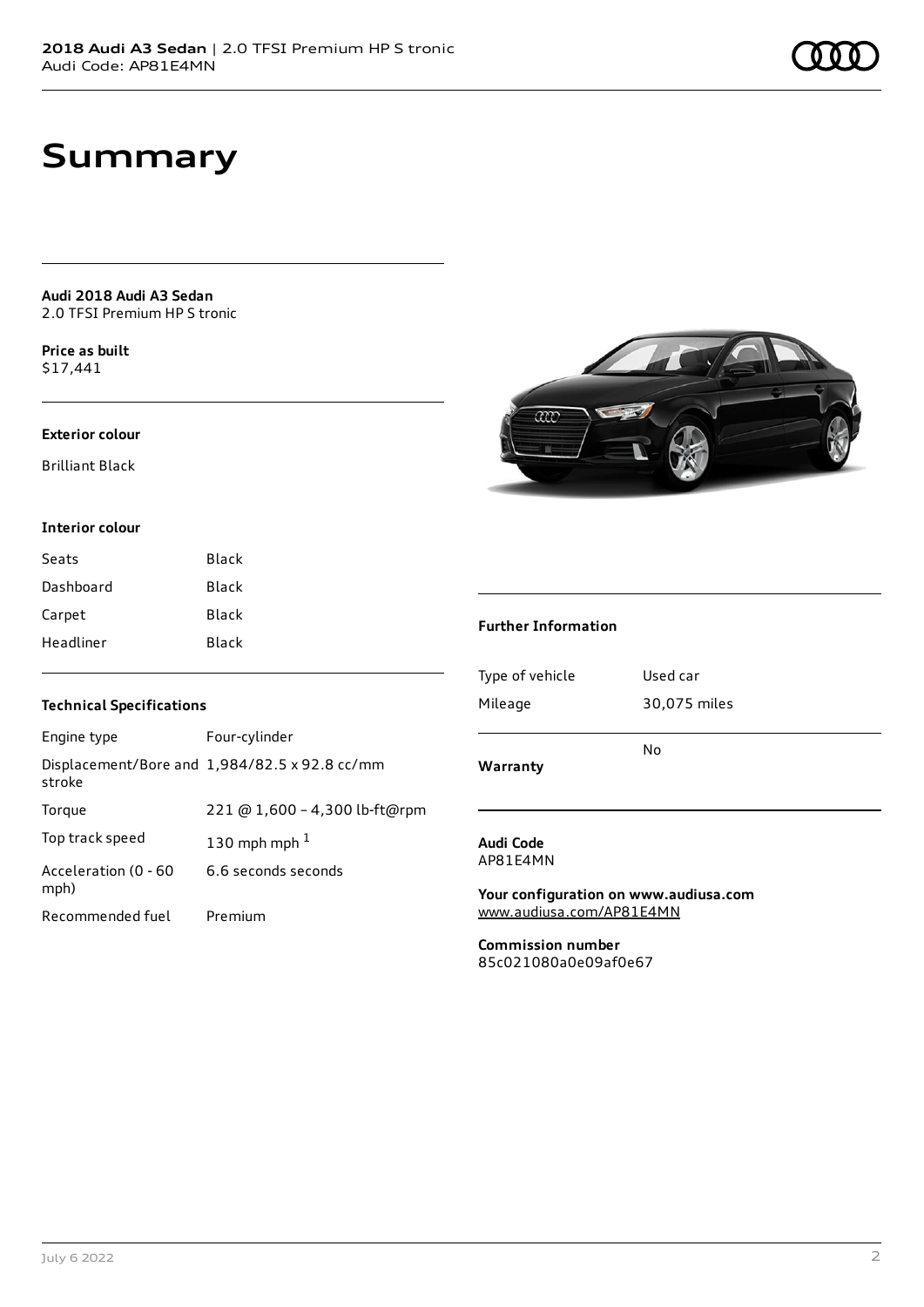# **Equipment**

Brilliant Black

Audi advanced key-keyless start, stop and entry

Convenience package

Ambient LED interior lighting package

Audi smartphone interface including Apple CarPlay™ and Google™ Android Auto™ for compatible devices

Connectivity package

MMI® radio







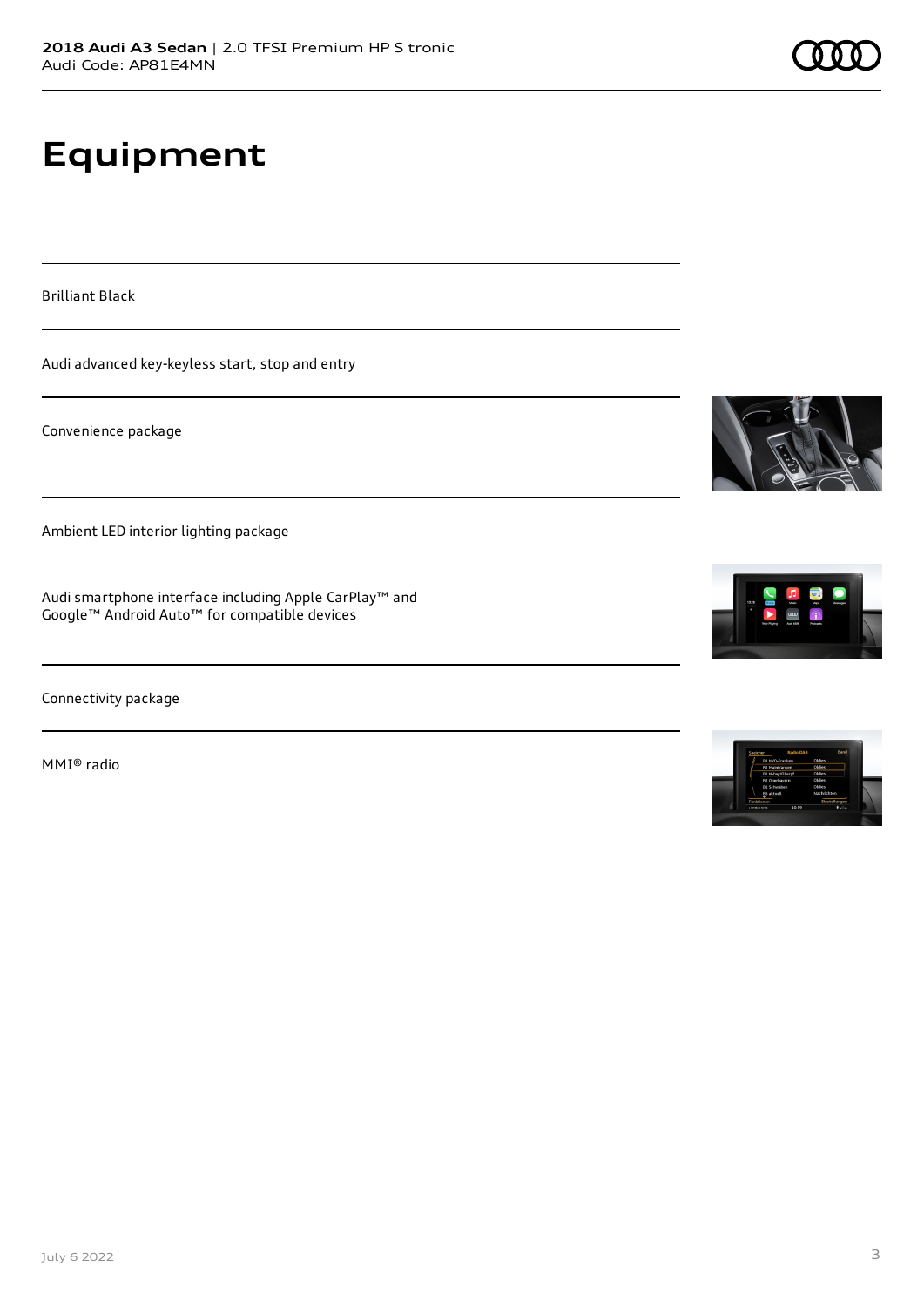## **Standard features**

### **Safety and Security**

| 4UB   | Driver and front-passenger advanced airbags                         |
|-------|---------------------------------------------------------------------|
| 1AS   | Electronic Stability Control (ESC) with<br>traction control (ASR)   |
| UH1   | Electromechanical parking brake                                     |
| 8T2   | Cruise control with coast, resume and<br>accelerate features        |
| 6Y8   | Top track speed of 155 mph                                          |
| 4H3   | Integrated child door locks in rear doors                           |
| 1 N 3 | Electromechanical power steering                                    |
| 7K6   | Tire-pressure monitoring system                                     |
| 4X3   | Front thorax side airbags and Sideguard®<br>head curtain airbags    |
| 8N6   | Rain/light sensor for automatic windshield<br>wipers and headlights |
| 3B7   | Lower Anchors and Tethers for Children<br>(LATCH) in rear seats     |
|       |                                                                     |

### **Exterior**

| 0P <sub>0</sub> | Dual exhaust outlets with chrome tips                    |
|-----------------|----------------------------------------------------------|
| 6XD             | Power-adjustable heated exterior side<br>mirrors         |
| 1S1             | Car jack                                                 |
| 9T1             | Heated windshield washer nozzles                         |
| 0N4             | 4-link rear suspension                                   |
| 8IH             | Xenon plus headlights with LED daytime<br>running lights |
| 8TB             | Rear fog lights                                          |
| H7K             | 17" 225/45 all-season tires                              |
| 8SK             | LED taillights                                           |
| 4KC             | Side and rear windows in heat-insulating<br>glass        |

### **Exterior**

| 47F | Black trim around exterior side windows |
|-----|-----------------------------------------|
| CT0 | 17" 5-arm design wheels                 |

### **Interior**

| QJ1              | Aluminum interior package (climate control<br>vent and door handle surrounds, mirror and<br>window control trims) |
|------------------|-------------------------------------------------------------------------------------------------------------------|
| 3FB              | Panoramic sunroof                                                                                                 |
| 7M3              | Aluminum door sill inlays                                                                                         |
| 6NO              | Black cloth headliner                                                                                             |
| 9 A K            | Dual-zone automatic climate control                                                                               |
| 412              | Manual-dimming interior rear view mirror                                                                          |
| 1 XW             | Three-spoke multifunction steering wheel                                                                          |
| 6E3              | Front center armrest                                                                                              |
| 7F9              | Leather-wrapped gear selector                                                                                     |
| 3 NU             | Load-through facility                                                                                             |
| 7HA              | Without extended leather package                                                                                  |
| N4M              | Leather seating surfaces                                                                                          |
| 4A3              | <b>Heated front seats</b>                                                                                         |
| 5 <sub>M</sub> A | Micrometallic Silver inlays                                                                                       |
|                  |                                                                                                                   |

### **Infotainment and Driver Assistance**

| Audi pre sense® front with pedestrian<br>protection |
|-----------------------------------------------------|
| Audi pre sense® basic                               |
| Rear view camera                                    |
| Audi sound system                                   |
|                                                     |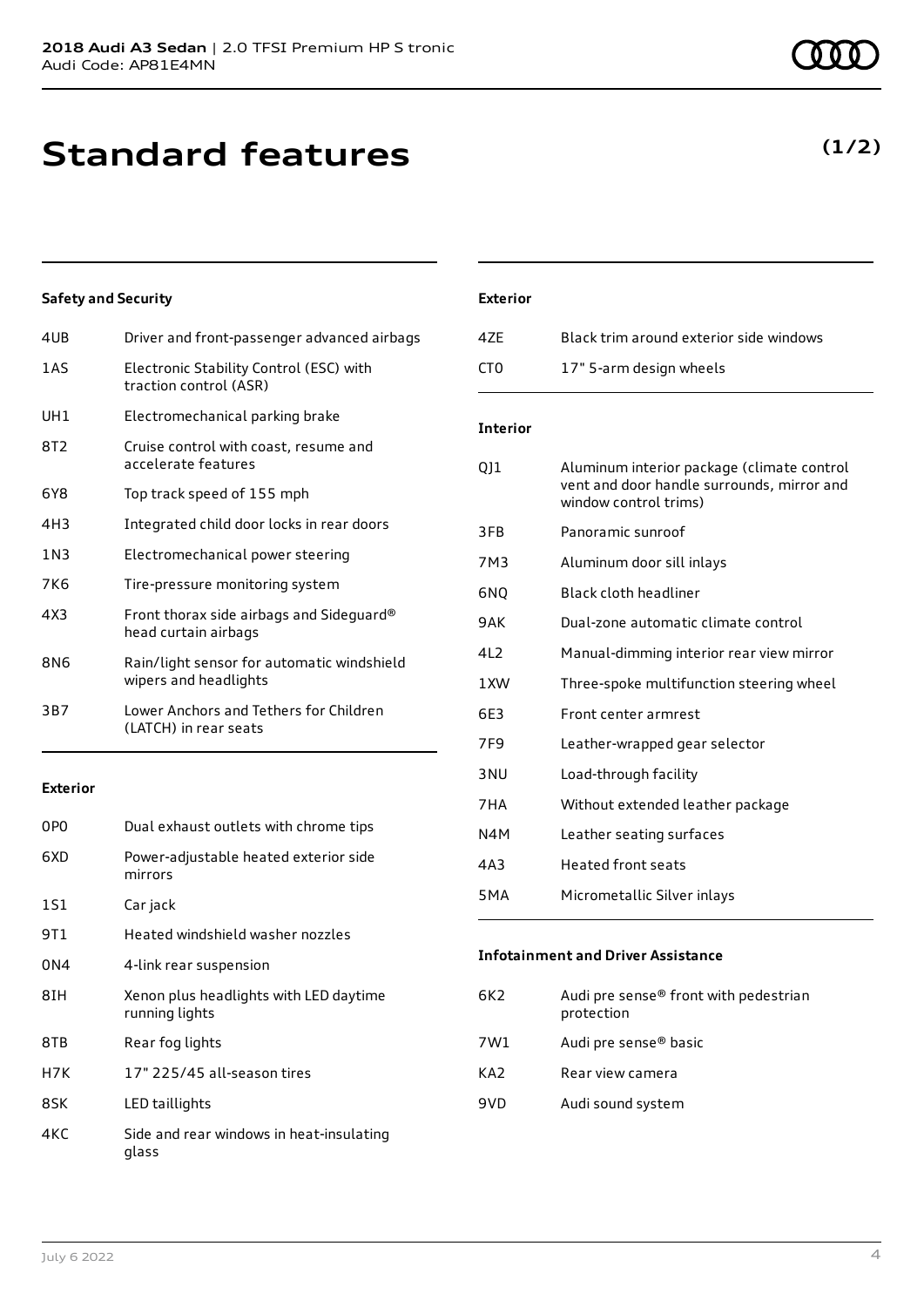**(2/2)**

### **Standard features**

### **Infotainment and Driver Assistance**

- 9S5 Driver information system
- QV3 SiriusXM® Satellite Radio
- 9ZX BLUETOOTH® wireless technology preparation for compatible devices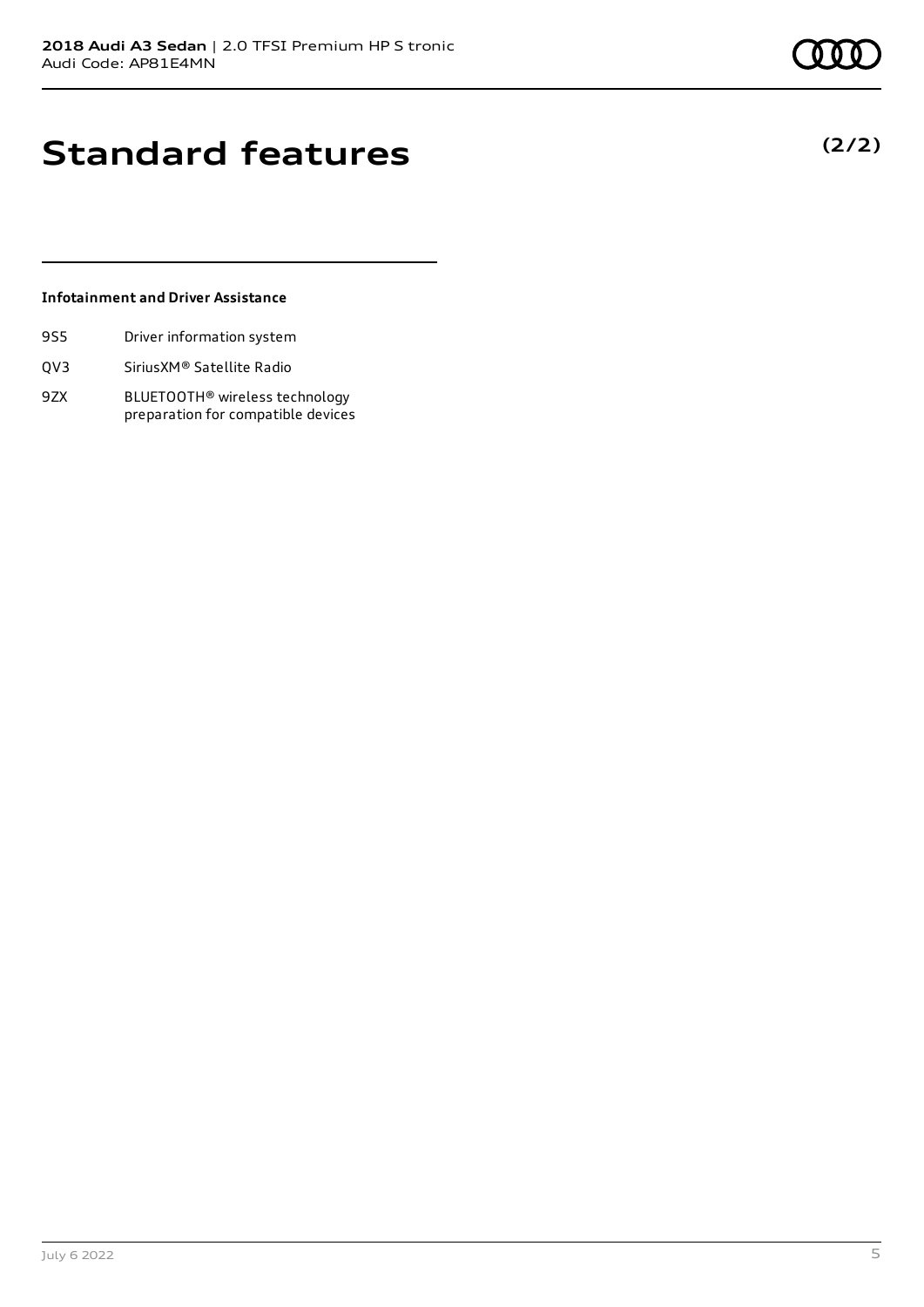### **Dealer remarks**

Audi Downtown LA is pleased to present for sale this stunning 2018 Audi A3 2.0T Premium as part of our handselected pre-owned lineup. Our trained technicians have completed a thorough multi-point safety and mechanical inspection. This gorgeous example is finished in the Black exterior paint and Black interior. Other dealer added factory options include: INTERIOR and EXTERIOR DETAILED FOR DELIVERY. Recent Arrival! 26/35 City/Highway MPG Black 2018 Audi A3 2.0T Premium FrontTrak FrontTrak 6-Speed Automatic S tronic 2.0L 4-Cylinder TFSI

#### Awards:

\* 2018 KBB.com 10 Most Awarded Brands

Plus government fees and taxes, any finance charges, \$85 dealer document processing charge, any electronic filing charge and any emission testing charge. Some of our Pre-Owned vehicles may be subject to unrepaired safety recalls. Check for a vehicle's unrepaired recalls by VIN at http://vinrcl.safercar.gov/vin/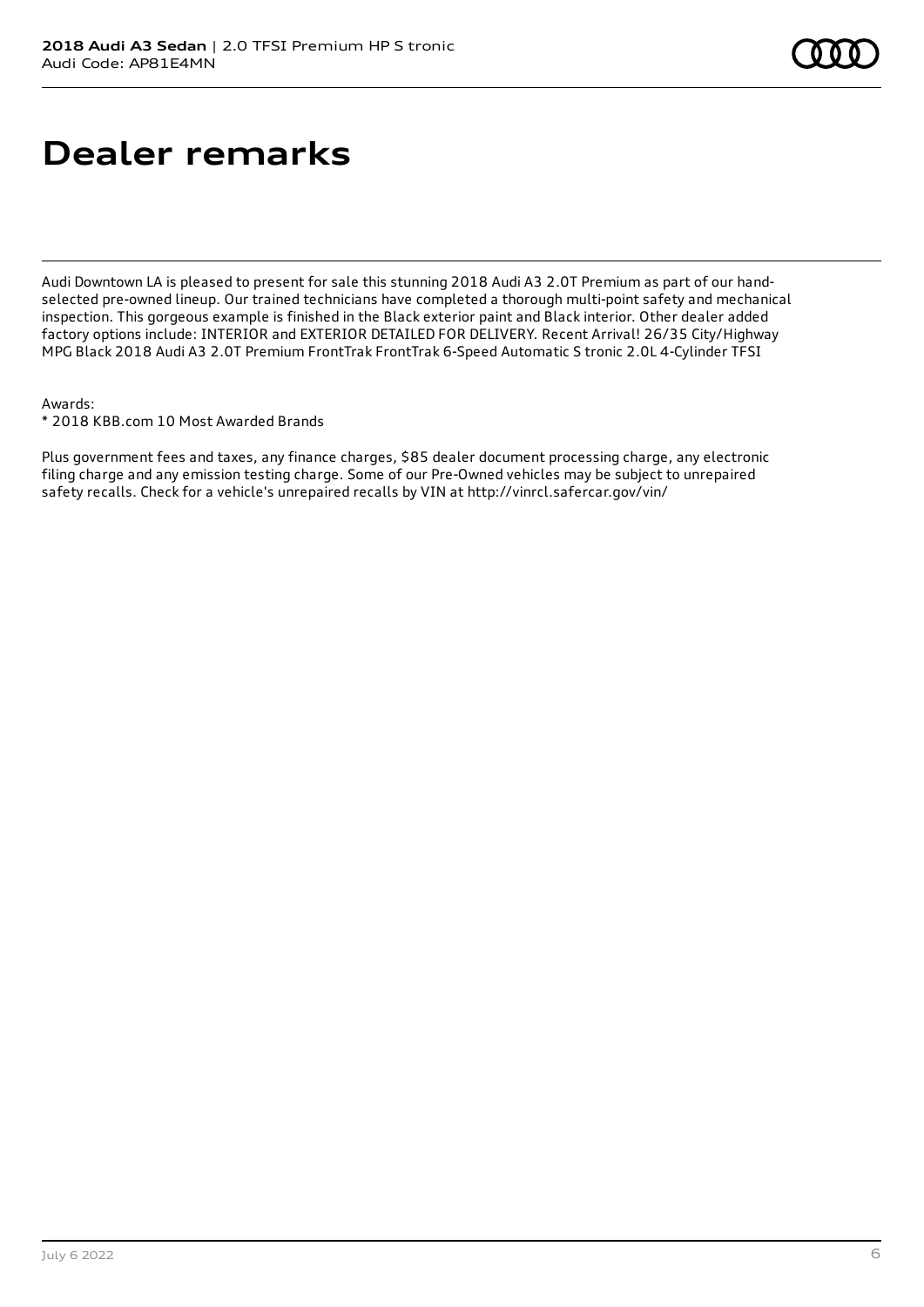### **Technical Specifications**

### **Engineering | Performance**

| Engine type                                 | Four-cylinder                                 | Gear ratios: 6th         | 0.755:1                                           |
|---------------------------------------------|-----------------------------------------------|--------------------------|---------------------------------------------------|
| Power Level                                 | 40                                            | Gear ratios: 7th         | 0.635:1                                           |
| Displacement                                | 2.01                                          | Gear ratios: Reverse     | 2.901:1                                           |
| Max. output ps/hp                           | 186 @ 4,400 - 6,000 @ rpm                     | Drivetrain type          | S tronic <sup>®</sup> dual-clutch                 |
| Torque                                      | 221 @ 1,600 - 4,300 lb-ft@rpm                 | Gear ratios: Final Drive | 1st-5th 4.769: 1, 6th-7th &                       |
| Valvetrain                                  | 16-valve DOHC                                 |                          | Reverse 3.444: 1                                  |
| Acceleration (0 - 60                        | 6.6 seconds seconds                           | Gear ratios: 4th         | 0.925:1                                           |
| mph)                                        |                                               | Transmission             | Seven-speed S tronic <sup>®</sup> dual-clutch     |
| Engine block                                | Cast-iron                                     |                          | automatic transmission with front-<br>wheel drive |
| Induction/fuel injection Turbocharged/TFSI® |                                               | Gear ratios: 5th         | 0.705:1                                           |
| Cylinder head                               | Aluminum-alloy                                | Gear ratios: 2nd         | 2.750:1                                           |
| stroke                                      | Displacement/Bore and 1,984/82.5 x 92.8 cc/mm | Gear ratios: 3rd         | 1.767:1                                           |
| Top track speed <sup>1</sup>                | 130 mph mph                                   | Gear ratios: 1st         | 3.400:1                                           |

#### **Electrical system**

| Alternator | 14 Volts - 320A |
|------------|-----------------|
| Battery    | 12 Volts - 59Ah |

### **(1/2)**

#### **Steering**

**Transmission | Drivetrain**

| Steering type                              | Electromechanical power steering<br>system |
|--------------------------------------------|--------------------------------------------|
| Turning diameter, curb- 36.1 ft<br>to-curb |                                            |
| Steering ratio                             | 15.3:1                                     |

#### **Suspension**

| Front axle | MacPherson strut front suspension |
|------------|-----------------------------------|
| Rear axle  | Four-link rear suspension         |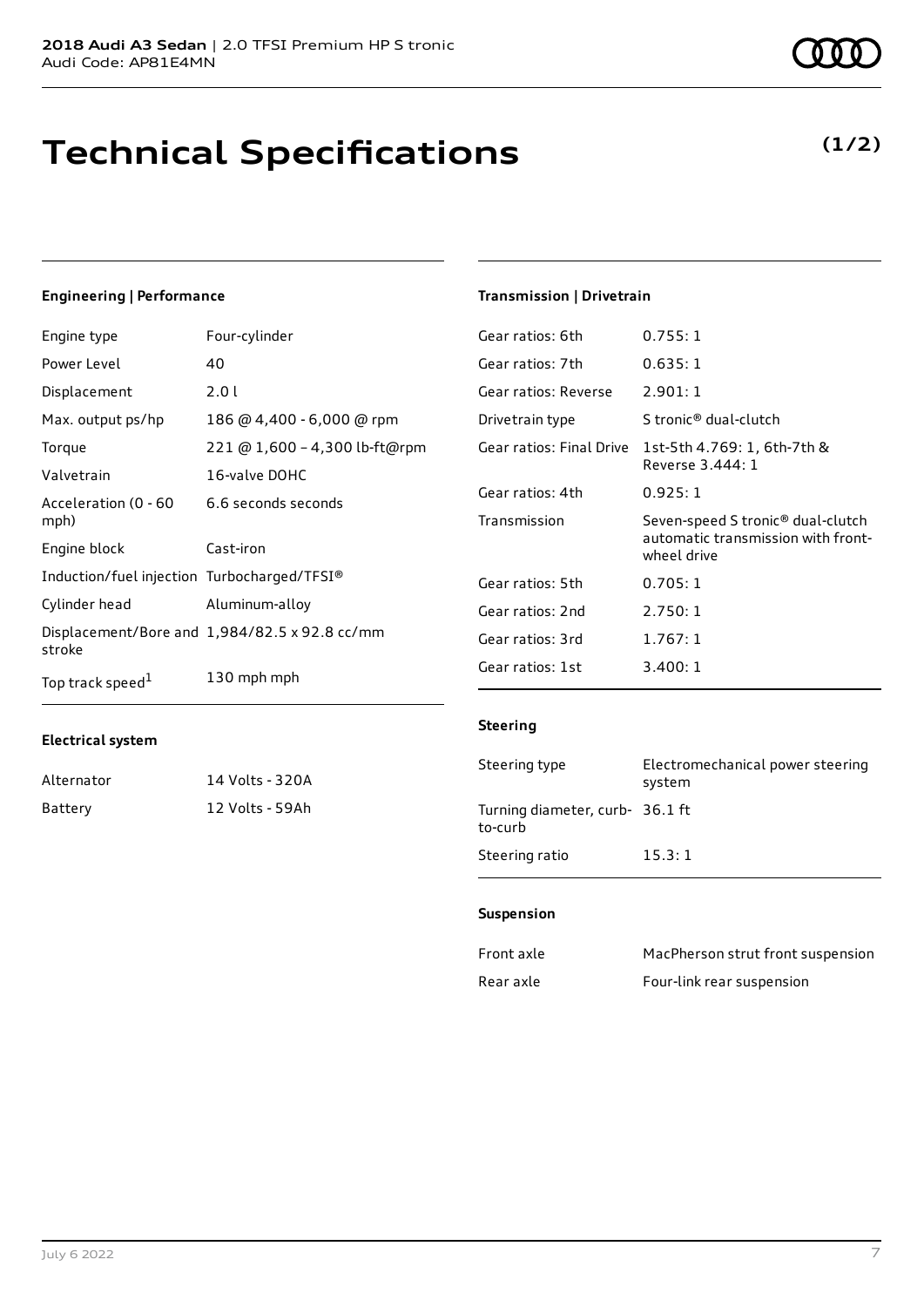# **Technical Specifications**

### **Brakes**

| <b>Front brakes</b>  | 12.3 (ventilated disc) in                                                                                           | Seating capacity                       |
|----------------------|---------------------------------------------------------------------------------------------------------------------|----------------------------------------|
| Rear brakes          | 10.7 (solid disc) in                                                                                                | Shoulder room, re                      |
| Parking brake        | Electromechanical                                                                                                   | Head room with fi<br>sunroof           |
|                      |                                                                                                                     | Leg room, rear                         |
| <b>Body</b>          |                                                                                                                     | Shoulder room, fr                      |
| Material             | Lightweight construction<br>technology – fully galvanized steel<br>unibody with aluminum hood and<br>front subframe | Head room with re<br>sunroof           |
|                      |                                                                                                                     | Leg room, front                        |
| Corrosion protection | Multistep anti-corrosion protection                                                                                 | Cargo volume, rea<br>seatbacks un/fold |

#### **Warranty | Maintenance**

| Warranty    | 4-year/50,000-mile Audi New<br>Vehicle Limited Warranty                       |
|-------------|-------------------------------------------------------------------------------|
| Maintenance | 12-month/10,000-mile (whichever<br>occurs first) NO CHARGE first<br>scheduled |

### **Exterior Measurements**

| Height                        | 55.7 in                       |
|-------------------------------|-------------------------------|
| Length                        | 175.5 (175.7 with S line®) in |
| Wheelbase                     | 103.8 in                      |
| Drag coefficient              | 0.30 Cw                       |
| Overall width with<br>mirrors | 77.2 in                       |
| Track rear                    | 60.1 in                       |
| Track front                   | 61.2 in                       |
| Curb weight                   | 3,197 lb                      |

### **Interior measurements**

| Seating capacity                          | 5                     |
|-------------------------------------------|-----------------------|
| Shoulder room, rear                       | 53.0 in               |
| Head room with front<br>sunroof           | $36.5$ in             |
| Leg room, rear                            | 35.1 in               |
| Shoulder room, front                      | 54.8 in               |
| Head room with rear<br>sunroof            | $36.1$ in             |
| Leg room, front                           | 41.2 in               |
| Cargo volume, rear<br>seatbacks up/folded | 12.3/N/A cu ft, cu ft |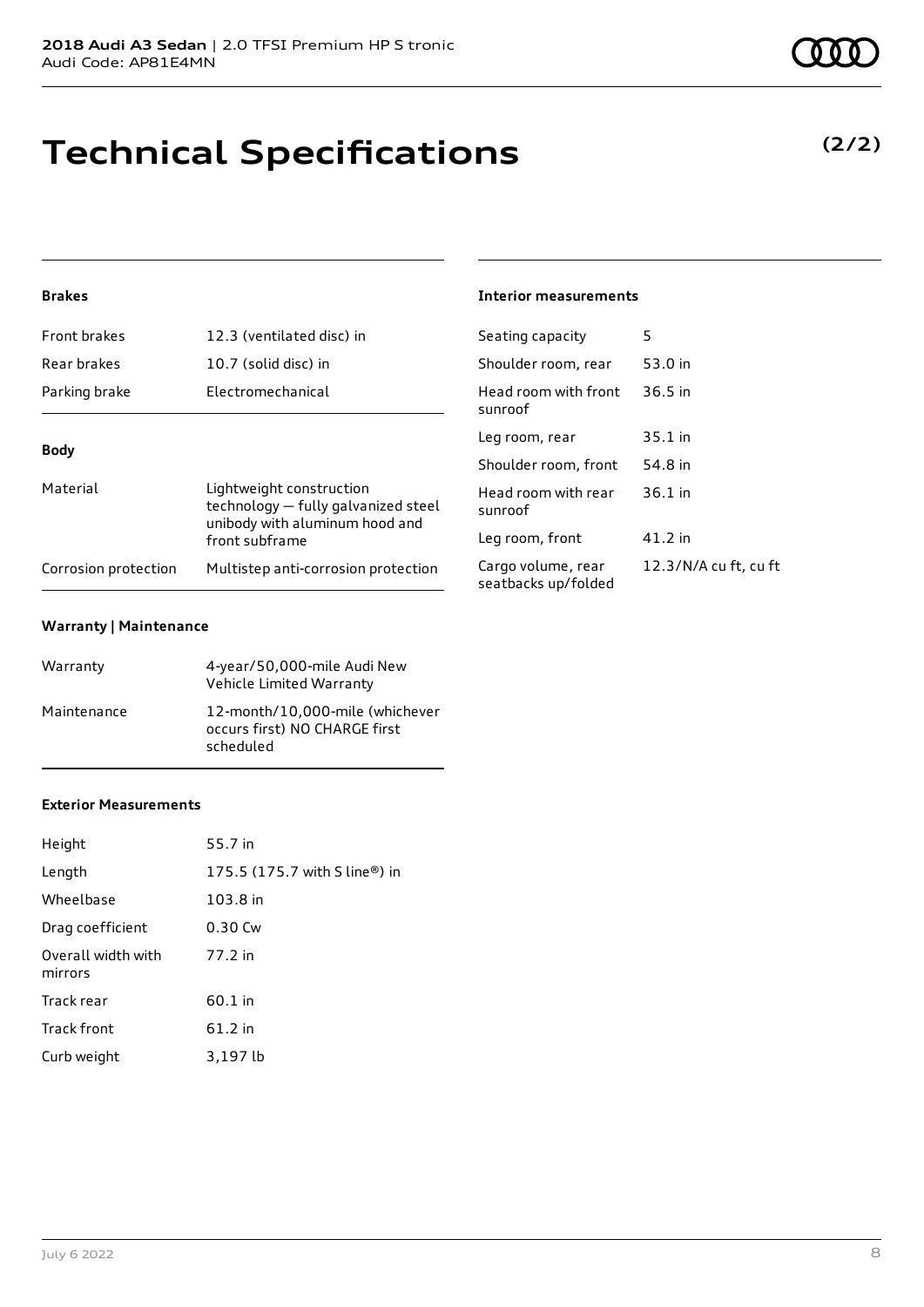### **Consumption- and emission**

### **Consumption by NEDC**

| urban       | $26$ mpg |
|-------------|----------|
| extra-urban | 35 mpg   |
| combined    | 29 mpg   |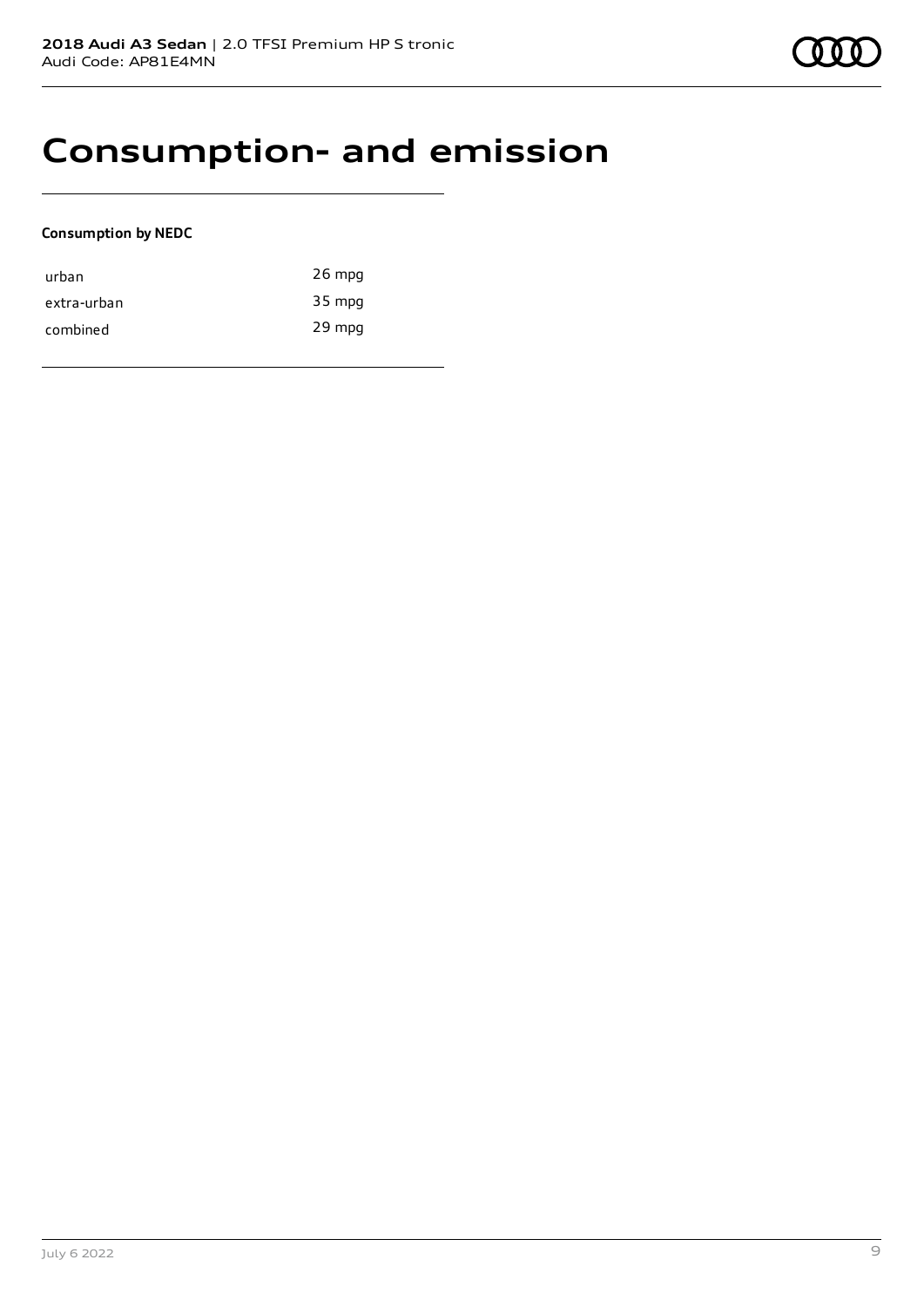### **Contact**

Dealer **Audi Downtown LA**

1900 S Figueroa St 90007 Los Angeles CA

Phone: 2137457200 FAX: 2137440989

www: [https://www.audidtla.com](https://www.audidtla.com/)